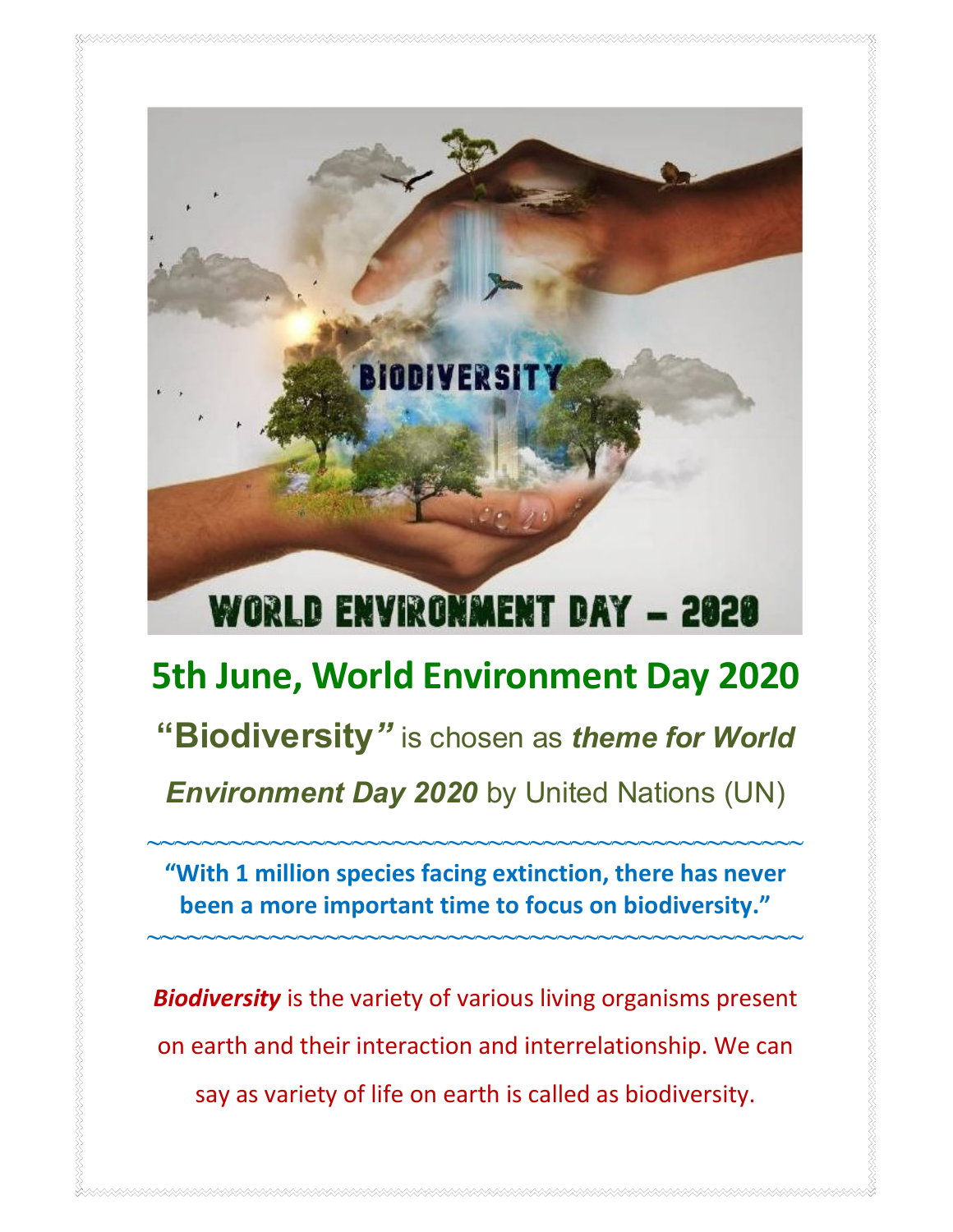



# C ONTEST DETAILS

Indian Society of Geomatics, Ludhiana Chapter in collaboration with Punjab Remote Sensing Centre (PRSC), Ludhiana is pleased to announce that we are organizing Poster Making and Essay Writing Competition on the occasion of World Environment Day, 2020. The main objective of the celebration of World Environment Day is to spread awareness of the preservation and protection of the environment. With the lockdown in full effect, all of us are stuck at home all day, every day. While this leaves us bored than usual, there's a silver lining to this situation. We now have the time and motivation to showcase our ideas through creativity to the world.

Contest is open for Students from colleges and universities within Punjab state and UT Chandigarh.

In these trying times, for the sake of your well-being and that of your loved ones, we urge you to stay home, stay safe and stay creative.

#### Themes for Essay Writing Competition (any one topic):

- 1. Benefits/Uses of Biodiversity
- 2. Conservation of Biodiversity
- 3. How Biodiversity Supports Human Race

## Guidelines:

- You should be the original author/owner of each and every Essay you submit.
- Your Essay should not exceed 500 words.
- Essay may be in any format i.e. Image (.JPEG or .PNG), Microsoft word or PDF format
- $\triangleright$  Don't submit copied articles from books, magazines or from any other source.
- You may submit your essay in English, Hindi or Punjabi Language, which includes proper spelling, grammar, punctuation, capitalization and sentence structure.
- Your Essay must not contain negative content towards any product, company, individual, or group.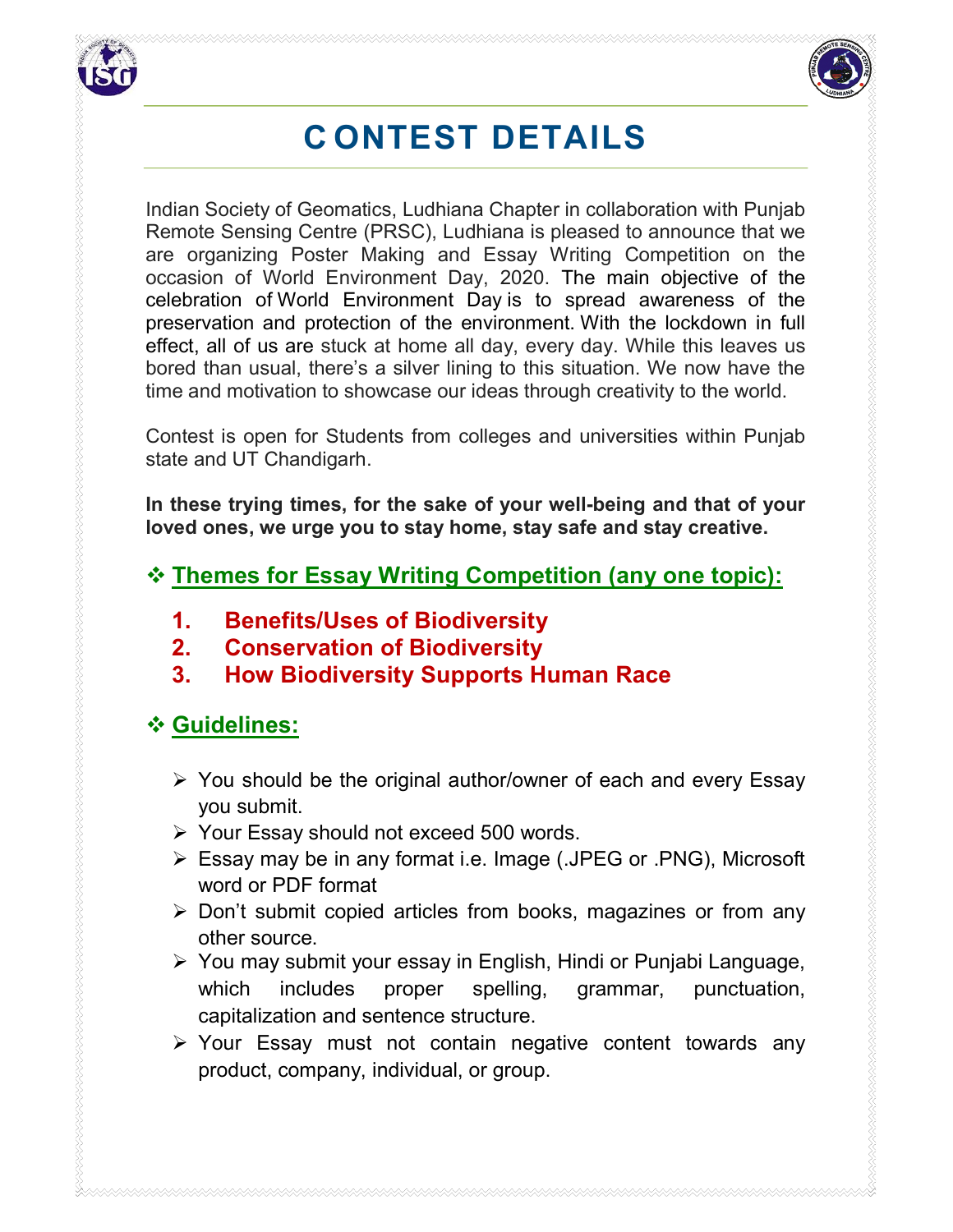## Themes for Poster Making Competition:

## "Relationship between Biodiversity and Ecological Balance" OR

#### "Declining Biodiversity- A Threat to Human Race"

#### Guidelines:

- $\triangleright$  You idea should be the original and have ownership for Poster you submit.
- Poster may be in any format i.e. scanned image (.JPEG or .PNG) or PDF format.
- $\triangleright$  Your art piece must not contain negative content towards any product, company, individual, or group.
- $\triangleright$  Winner must bring his/her original Poster at the time of receiving award or when called by ISG Ludhiana Chapter in future.

## $\div$  How to participate:

- 1. Registration & submission of entries is FREE.
- 2. The contestant may submit his/her work on or before  $14<sup>th</sup>$  June, 2020 by 23:59 hours.
- 3. Send your entries through E-mail to secretaryisglc@gmail.com
- 4. For more details, please contact on +91-9417520536 (Secretary, ISG - Ludhiana Chapter)
- 5. Show your interest of participation by clicking on link http://202.164.39.172:2345/test/acm/environment\_day/
- 6. For more details visit the website: **www.prsc.gov.in** / web page of ISG - Ludhiana Chapter

# **↑ Rules**

- Participation in this contest is entirely voluntary
- A participant, by participating in this contest, hereby represents and warrants that all the submissions are their original works